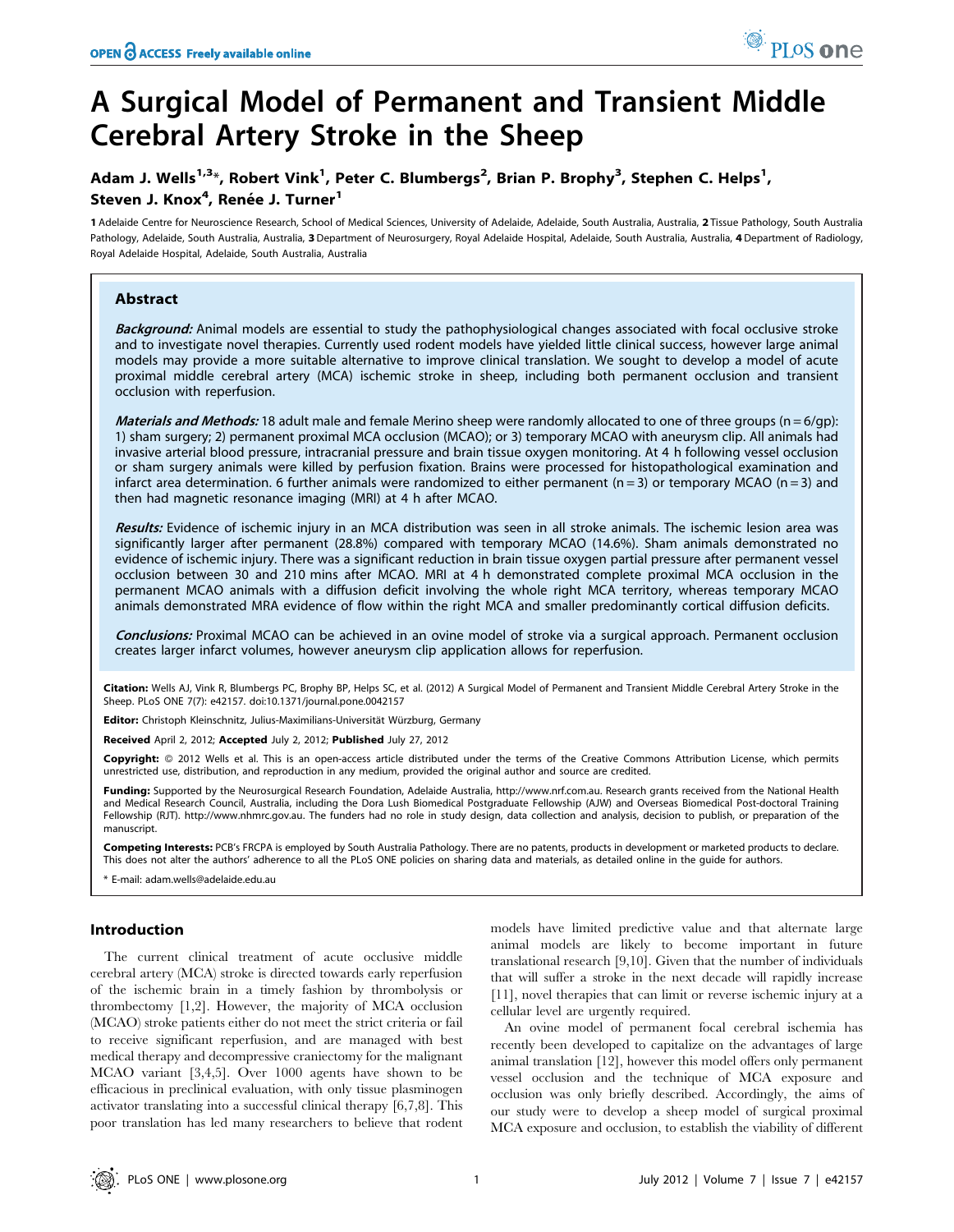methods of vessel occlusion including those facilitating reperfusion, and to determine the extent and pattern of ischemic injury with different methods of occlusion with or without reperfusion. We describe in detail a technique we have developed of focal MCA occlusion in the sheep that allows investigation of either permanent or temporary proximal vessel occlusion.

#### Materials and Methods

#### 2.1 Experimental Procedure

All experimental protocols were approved by the Animal Ethics Committees of the University of Adelaide and SA Pathology, and conducted according to guidelines established for the use of animals in experimental research as outlined by the Australian National Health and Medical Research Council code of practice for the care and use of animals for scientific purposes  $(7<sup>th</sup>$  edition, 2004).

#### 2.2 Animals and Experimental Design

18 adult male and female Merino sheep 18–24 months old (mean weight  $50.1+/-5.8$  kg) were allocated to the study. Animals were intra-operatively randomized to permanent occlusion  $(n = 6)$ , 2 h temporary vessel occlusion followed by reperfusion  $(n = 6)$  or sham surgery  $(n = 6)$ . Anesthesia was induced with intravenous thiopentone (1000 mg in 20 mL, Jurox Pty Ltd, Australia) and maintained with 1.5% inhalational isoflurane (Veterinary Companies of Australia Pty Ltd, Australia) in a mixture of oxygen and room air, plus intravenous ketamine (Parnell Australia Pty Ltd, Australia) infusion 4.0 mg/kg/hr via a femoral venous line. These two agents were used to avoid the intrinsic neuroprotective properties of either above certain doses, but to maintain a twilight general anesthesia. With the animal supine, an arterial catheter was placed in the right femoral artery for continuous blood pressure monitoring and periodic arterial blood gas sampling. The animal was then placed prone in the sphinx position, burr holes were placed symmetrically in left and right parietal bones posterior to the coronal suture and approximately 20 mm from the sagittal suture, dura was perforated and skull bolts secured. In the left bolt, a Codman microsensor intracranial pressure (ICP) probe (Codman & Shurtleff Inc., MA) was calibrated and inserted intraparenchymally to a depth of approximately 15 mm, and in the right a LICOX brain tissue oxygen (PbtO<sub>2</sub>) probe (Integra LifeSciences, NJ) was inserted and secured to a depth of approximately 10 mm, such that its oxygen sensing tip was positioned in the parietal lobe cortex supplied by the right MCA.

#### 2.3 Surgical Approach to the MCA

With the animal still in the sphinx position, the head was tilted to the left ninety degrees and secured on a support to facilitate a right MCA approach, utilizing gravity to lift the cerebrum away from the bony skull base during intracranial surgery. Wool between the eye and ear was shorn and a 50 mm vertical incision made terminating at the zygomatic arch. Temporalis and other muscles of mastication were divided and stripped from the coronoid process of the mandible. Removing the coronoid process is necessary to perform a craniotomy adequate to access the proximal MCA, and it was thus fractured at its base level with the zygomatic arch after muscle stripping (Figure 1A–B). The remaining masticators were then divided and stripped from the outer table of the cranium with monopolar diathermy (Covidien, Ireland) as far forward as the fibrous ring attaching the posterior orbit to the concave border of the parietal bone. A small craniotomy was performed over the junction of the parietal and squamous temporal bones with a high-speed pneumatic drill using a 5 mm cutting burr (Midas Rex, Medtronic, MN), taking care not to breach the dura beneath. Bone was carefully removed anteroinferiorly with a Kerrison rongeur from the greater wing of sphenoid to aid in later exposure of the proximal MCA at the circle of Willis. Our goal was for the inferior margin of the craniotomy to run approximately level with floor of the middle cranial fossa, with the concave dural surface marking the junction of frontal lobe with temporal lobe in the center of the craniotomy (Figure 1C). The anterior component of the craniotomy was frequently the most difficult part of the exposure but also the most critical in order to achieve satisfactory proximal MCA access. An adequate amount of bone removal over the squamous temporal was necessary to aid safe brain retraction and manipulation to access the terminal ICA.

A horseshoe shaped durotomy was performed with an inferiorly based flap. With a well-placed craniotomy, the cortical branches of MCA and its bifurcation point were seen running in the subarachnoid space on the surface of the brain. All intradural work was carried out with loupe magnification and a head mounted light source (Surgical Acuity, WI). Careful suction of cerebrospinal fluid (CSF) from the arachnoid cisterns of the anterior circulation promotes brain relaxation, and increases visibility in addition to minimizing retraction injury. The cortical branches were followed proximally, and with gentle upwards retraction of the anterior temporal lobe and careful aspiration of CSF from the prechiasmatic cistern, the terminal internal carotid artery (ICA) was identified looping around the optic tract medial to where the free tentorial edge meets the roof of the cavernous sinus (Figure 1D). Refer to online (Video S1) for a multimedia file demonstrating the surgical approach to the proximal MCA, including placement of a temporary aneurysm clip.

2.3.1 Neurovascular Anatomy. The sheep neurovascular anatomy has been reported previously [13,14], however for the purposes of this model a brief description of the relevant surgical anatomy is described and illustrated. As with most ruminants, the sheep has an extradural rete mirabile at the skull base from which the intradural ICA arises to provide blood supply to the majority of the supratentorial structures. Similar to the human, the terminal intradural ICA bifurcates to the anterior cerebral artery (ACA) and MCA, however in the human the intradural ICA course is short whereas in the sheep the it runs anteriorly for a short distance, sweeping forwards from its dural origin lateral to the optic tract adjacent to the optic chiasm and inferior to the large olfactory lobe, where the ACA and MCA originate (Figure 2). The MCA runs forwards to approach the optic nerve but then turns back on itself posterolaterally in its proximal segment on the undersurface of the posterior frontal lobe. It turns again to run up laterally on the cortical surface and bifurcates early, just anterior to the inferior pole of the temporal lobe, into anterior and posterior trunks. These trunks are often visible for quite a distance on the lateral cortical surface at the junction of frontal and temporal lobes, before separating and dividing further into terminal cortical branches. Unlike the human, the sylvian fissure in the sheep is shallow and does not require dissecting to access the MCA along its course from origin to its terminal branches.

2.3.2 MCA Occlusion. After exposure of the proximal MCA, animals were randomized into one of three groups as follows: 1) sham, in which the proximal MCA was dissected but not occluded; 2) permanent occlusion, in which the proximal MCA was occluded via Malis bipolar diathermy forceps (Valleylab Inc., CO); and 3) temporary occlusion with reperfusion, in which the proximal MCA was occluded with application of a Sugita temporary mini straight aneurysm clip (Mizuho Medical Inc, Japan) which was removed 2 h later. The exposed brain was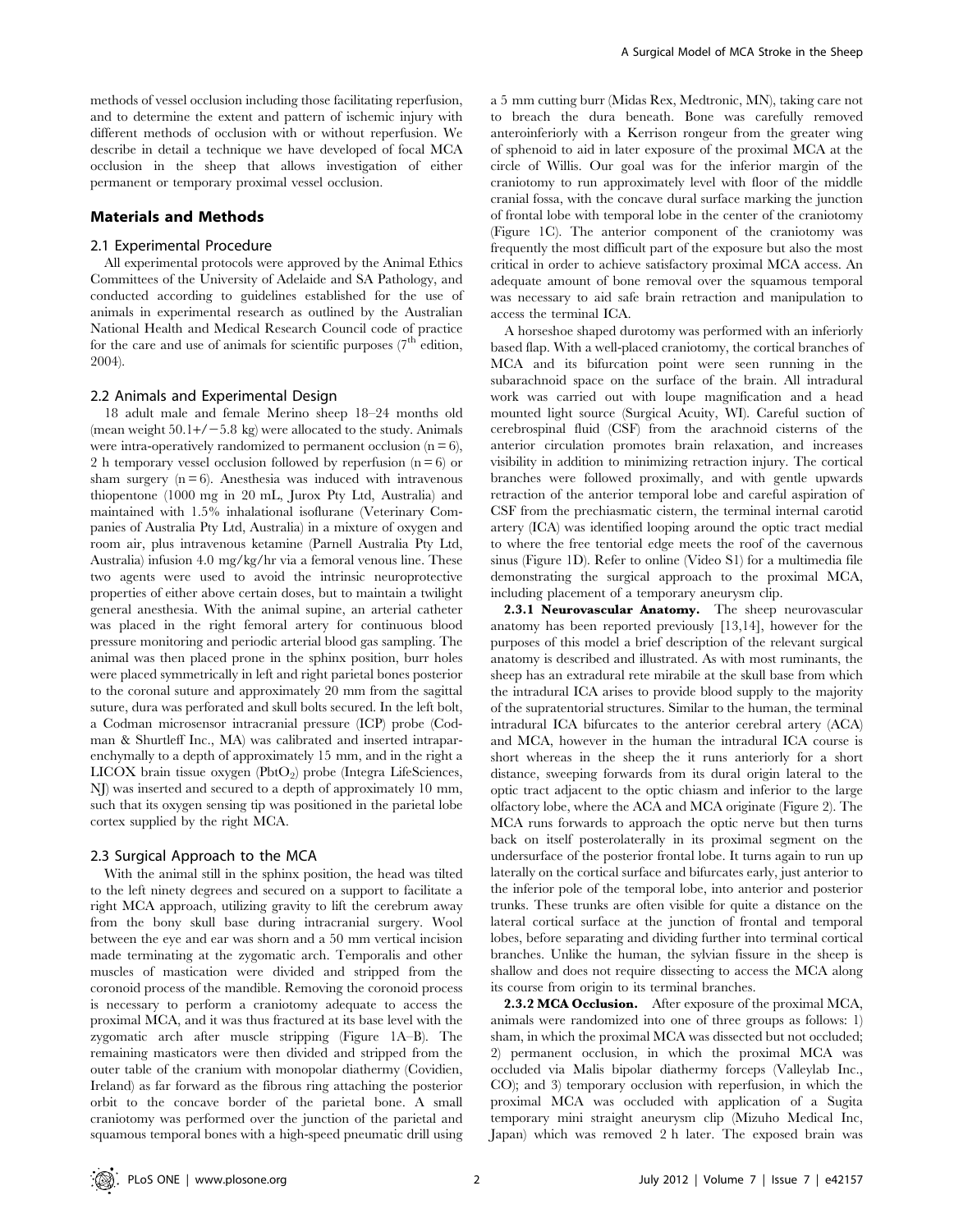

Figure 1. Surgical approach to the proximal MCA. The coronoid process of the mandible (A) is fractured near its base and removed to expose the skull overlying the MCA (B). A small craniotomy and durotomy reveals the proximal part of the vessel (C). Intraoperative photography demonstrating the proximal MCA looping at the skull base (D); asterisk marks the point of occlusion. CP, coronoid process; MCA, middle cerebral artery; OT, optic tract. doi:10.1371/journal.pone.0042157.g001

irrigated with saline during surgery to prevent drying out of the cerebral cortex, particularly for temporary occlusion animals in which there was a 2 h delay between aneurysm clip application and wound closure. The site of vessel occlusion was standardized



Figure 2. Neurovascular anatomy of the sheep, anterior circulation, inferolateral view, right side. ICA sweeps around the optic tract before bifurcating terminally into MCA and ACA. MCA loops backwards before running laterally on the surface of the brain and dividing into terminal branches. ACA, anterior cerebral artery; ICA, internal carotid artery; MCA, middle cerebral artery;. OT, optic tract. doi:10.1371/journal.pone.0042157.g002

to the proximal MCA within 3 mm of its origin, as depicted by the asterisk in Figure 1D.

After sham surgery, permanent MCA occlusion or aneurysm clip release, the dura was approximated and closed watertight with ethyl cyanoacrylate (Bostik, Australia) and reinforced with dental acrylic cement (Lang Dental, IL) which was manipulated into the edges of the craniotomy, maintaining the shape of the cranial cavity and homeostasis of intracranial pressure dynamics. The wound was closed in layers and the head was then returned to a neutral position for monitoring under anesthesia.

#### 2.4 Histological Examination

At 4 h following the onset of vessel occlusion or sham surgery, animals were administered intravenous heparin (5000 I.U./5 ml; Pfizer, NY) and killed via common carotid perfusion fixation with 10% neutral-buffered formalin [15]. The head was stored overnight at  $4^{\circ}$ C to minimize artifact from premature tissue manipulation [16]. Brains were removed and stored in formalin for a minimum of 7 d prior to being processed, embedded in paraffin wax and sectioned coronally at 5 mm intervals for histological examination by H&E, albumin immunohistochemistry (dilution 1:20000, ICN Pharmaceuticals Australasia Pty Ltd, Australia), and Weil's stain. Infarct area was determined by calculating the percentage of infarct volume on H&E in a whole coronal section at a level through the optic chiasm, encompassing head of caudate, anterior thalamus, putamen, internal capsule and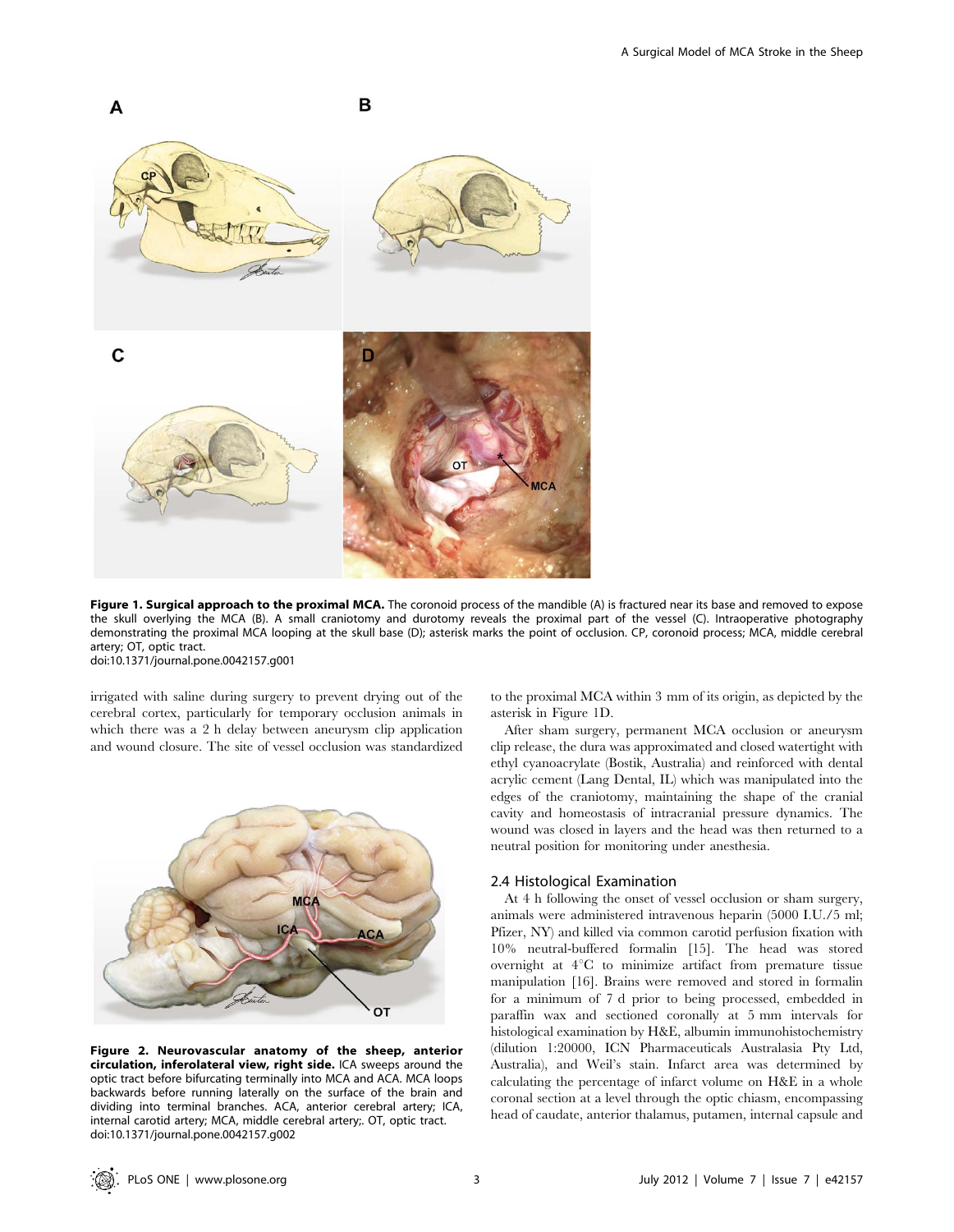the area of greatest cortical MCA supply. Edema was corrected for by a modified Swanson calculation [17].

### 2.5 Magnetic Resonance Imaging

A further 6 animals (mean weight  $55.8+/-5.2$  kg) were randomized to permanent MCAO  $(n=3)$  or 2 h temporary MCAO followed by reperfusion  $(n = 3)$  via an identical protocol outlined above but without insertion of ICP or  $P$ bt $O_2$  monitors. At 4 h after vessel occlusion animals were placed in a 1.5T Siemens Sonata (Siemens AG, Munich, Germany) Magnetic Resonance Image (MRI) machine for a sequence protocol that included magnetic resonance angiography (MRA), diffusion weighted imaging (DWI), fluid attenuated inversion recovery (FLAIR), and T1 and T2 weighted images.

# 2.6 Statistical Analysis

All data is expressed as mean  $+/-$  standard deviation. Physiological data (arterial blood pressure, ICP, PbtO<sub>2</sub>, PO<sub>2</sub>,  $PCO<sub>2</sub>$ ) was analyzed using two-way analysis of variance (ANOVA) followed by individual Bonferroni tests (Prism Version 5.0 d, Graphpad, CA). Physiological parameters were analyzed pre-MCAO or sham surgery, and at 30 minute intervals until the completion of the experiment. Lesion volume data was analyzed by individual student t-test. A p-value of  $p<0.05$  was considered significant.

#### Results

# 3.1 Surgery

All experimental procedures were carried out without complication. There were no on-table mortalities or unexpected events. The mean time from the beginning of the operation to vessel occlusion or sham surgery was  $76.1+/-18.7$  mins (range 53 to 105 mins).

#### 3.2 Physiological Parameters

Basic physiological parameters are expressed in table 1. For all groups, there was no statistically significant difference for mean arterial  $PO_2$ ,  $PCO_2$ , or blood pressure at any of the recorded time intervals. Mean ICP was  $7.1+/-1.4$  mmHg prior to craniotomy, falling to  $5.2+/-0.3$  mmHg upon opening the dura and rising to  $10.0+/-2.0$  mmHg by the end of the 4 hour monitoring period, with no significant difference between groups (Figure 3). Mean PbtO<sub>2</sub> was  $40.6+/-7.2$  mmHg prior to vessel occlusion or sham.  $PbtO<sub>2</sub> remained stable throughout the monitoring period in sham$ animals, however decreased in both MCAO groups for minimum values of  $5.6+/-1.0$  mmHg in permanent occlusion animals at 240 mins and  $30.5+/-17.0$  mmHg in transient occlusion animals at 90 mins (Figure 4). For almost the entire duration of the monitoring period, PbtO<sub>2</sub> after permanent MCAO remained significantly reduced (30–210 mins), however after temporary  $MCAO$  Pbt $O<sub>2</sub>$  returned to and remained at baseline levels upon release of the aneurysm clip after a period of non-significant reduction during clip application  $(41.2+/-11.9 \text{ mmHg}$  at 150 mins vs  $44.8+/-11.4$  mmHg for sham).

#### 3.3 Post mortem and gross pathological changes

Macroscopic changes consistent with acute cerebral ischemia were demonstrated in all permanent and temporary vessel occlusion animals. Sham animals demonstrated evidence of surgery in the region of the right proximal MCA, however the vessel was patent, the brain well perfused in all territories and macroscopically showed no evidence of injury. Permanent occlusion animals showed softening of the MCA supplied cortex **Intracranial Pressure** 



Figure 3. ICP after surgical MCAO, first 4 hours. ICP falls initially in all three groups due to dural opening and CSF aspiration. After skull reconstruction, ICP slowly rises above pre-craniotomy levels after permanent MCAO, but without any significant difference between groups.

doi:10.1371/journal.pone.0042157.g003

adjacent to the firm formaldehyde perfuse-fixed brain of the anterior and posterior cerebral artery territories, whereas temporary occlusion and sham animals had uniformly perfuse-fixed brains. On coronal sections, permanent occlusion brains were swollen in the MCA territory with ipsilateral compression of the lateral ventricle and midline shift towards the contralateral side. Temporary occlusion animals demonstrated subpial petechial hemorrhages but a lesser degree of swelling. The proximal prebifurcation MCA was confirmed as the vessel occluded in both MCAO groups at post mortem.

#### 3.4 Histopathology and infarct area

No microscopic evidence of ischemic injury was observed in sham animals. Conversely, MCAO animals demonstrated signs of ischemic injury within the MCA territory (cortical and subcortical structures), as evidenced by areas of pallor on H&E staining correlating with albumin extravasation and pallor on Weil staining (Figure 5). The H&E changes seen were due to microvacuolation of the neuropil which varied in different areas from fine to coarse microvacuolation. The cortical neurons in the coarsely vacuolated areas showed a spectrum of change varying from marked cytoplasmic shrinkage and pyknotic nuclei to early eosinophilia of the shrunken cytoplasm ('red neurons' corresponding with acute

#### **Brain Tissue Oxygen**



Figure 4. PbtO<sub>2</sub> after surgical MCAO, first 4 hours. After permanent MCAO, PbtO<sub>2</sub> falls significantly compared to sham. PbtO<sub>2</sub> begins to rise again upon release of the temporary aneurysm clip in the transient occlusion group, however remains low in the permanent occlusion group. Sham animals demonstrate no significant change for the duration of the monitoring period. \*,  $p$ <0.05; \*\*,  $p$ <0.01;  $***$ , p $<$ 0.001 (permanent MCAO compared to sham). doi:10.1371/journal.pone.0042157.g004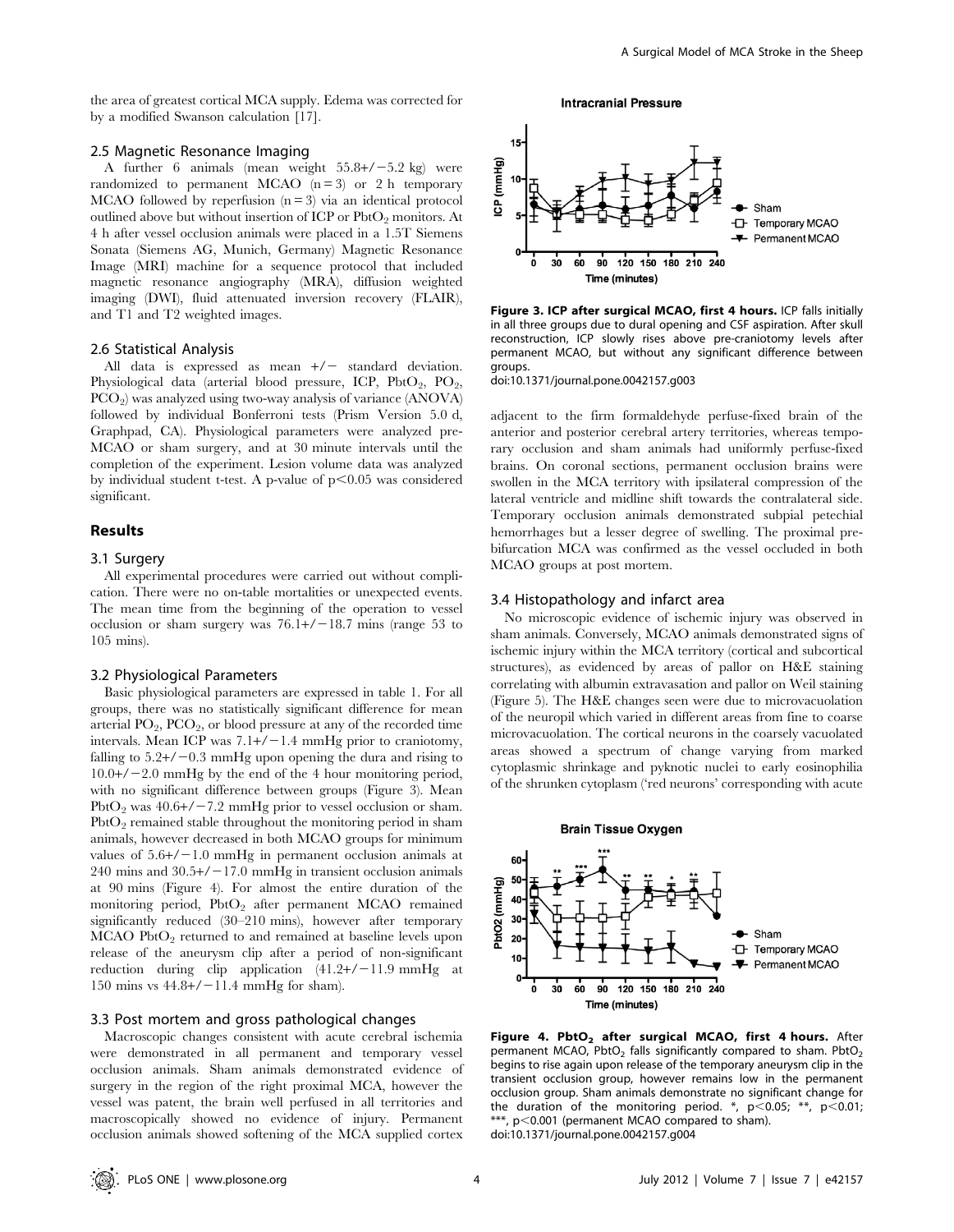| Group                 | $PO2$ (mmHg) +/- SD | $PCO2$ (mmHg) $+/-$ SD | ABP (mmHg) $+/-$ SD |
|-----------------------|---------------------|------------------------|---------------------|
| Sham                  | $112.1+/-15.7$      | $37.0+/-5.0$           | $104.5+/-13.5$      |
| Permanent MCAO        | $101.4+/-25.8$      | $41.2+/-8.6$           | $94.7+/-7.6$        |
| <b>Temporary MCAO</b> | $115.2+/-20.5$      | $39.4+/-8.6$           | $101.3+/-2.9$       |

Table 1. Physiological data.

Mean blood gas and arterial blood pressure measurements for all time intervals by group. MCAO, middle cerebral artery occlusion; PO<sub>2</sub>, arterial partial pressure of oxygen; PCO<sub>2</sub>, arterial partial pressure of carbon dioxide; ABP, mean arterial blood pressure.

doi:10.1371/journal.pone.0042157.t001

ischemic change, Figure 6A). Vesicular swelling of astrocytic nuclei was present before neuronal changes were evident at 4 h survival (Figure 6B).

The ischemic area was significantly larger in permanent occlusion animals than temporary occlusion (Figure 7, 28.8% vs 14.6%, p $\leq$ 0.01); in permanent MCAO there was evidence of ischemia involving the majority of the MCA territory, as well as subcortical structures (caudate nucleus, putamen), whereas ischemic areas in temporary MCAO animals were typically patchy in the MCA supplied cortex and with variable involvement of subcortical structures (Figure 5). A small amount of albumin extravasation was visible at the site of the craniotomy in sham animals suggesting not-insignificant injury to the underlying cortex secondary to the surgical approach and/or closure.

#### 3.5 Magnetic Resonance Imaging

Permanent MCAO animals were characterized by complete proximal MCA occlusion on MRA with poor collateralization (Figure 8A), and restricted diffusion through the entire right MCA territory including the majority of the basal ganglia (high DWI signal in Figure 8B). There was increased signal at the site of craniotomy on T2 weighted imaging consistent with surgical manipulation but no FLAIR signal abnormalities identified, no blood products visualized and no evidence of mass effect (Figure 8C).



Figure 5. Histopathology. (A) H&E stain for sham (left), permanent MCAO (center), temporary MCAO (right). (B) Albumin immunostain for sham (left), permanent MCAO (centre), temporary MCAO (right). Weil stain for sham (left), permanent MCAO (centre), temporary MCAO (right). MCAO, middle cerebral artery occlusion. doi:10.1371/journal.pone.0042157.g005

Temporary MCAO animals demonstrated a focal deficit on MRA at the proximal MCA consistent with clip occlusion but with reconstituted flow to the distal MCA branches (normal distal MCA filling, Figure 8D). DWI showed restricted diffusion at the right caudate head and genu of the internal capsule in addition to areas of restricted cortical diffusion (Figure 8E). As per permanent MCAO, there was T2 evidence of surgical manipulation but no FLAIR signal abnormalities and no blood products identified (Figure 8F).

# **Discussion**

Animal models remain the most widely used approach to study the pathogenesis of ischemic stroke and determine the efficacy of various drug therapies. Large animal models of experimental stroke were common until the mid 1980s when the intraluminal thread model of MCAO was introduced in the rat [18], and although the rodent model offers many advantages, such as low cost, known physiological database and the ability to investigate knock out genes [19], the biological interspecies differences and poor clinical translation suggests that an animal model that is more clinically relevant is necessary [9,20,21]. Despite the inherent disadvantages of working with large animals [21], they are potentially better suited to investigate stroke pathology and study treatment efficacy [10]. There are a number of non-primate large animals models of acute ischemic stroke in the current literature, each with their own inherent advantages and disadvantages. Rabbits have an arterial anatomy that permits endovascular autologous clot occlusion of various intracranial arteries including the MCA [22] and the basilar artery [23], however their brains are lissencephalic like the rat and not generally representative of the human gyrencephalic brain. Cats are of a similar size to rabbits and have a gyrencephalic brain, however their vascular anatomy precludes an endovascular approach to occlusion and the surgical approach is transorbital [24]. Both rabbits and cats are considerably smaller than sheep or pigs, and although weight itself does not predict phylogenetic order, larger brains allow for easier surgical manipulation and limit the requirement of higher



Figure 6. Histopathology. 'Red neurons' (A) and astrocytic nuclear swelling (B). H&E  $\times$ 400. N, neuron; Ax, axon. doi:10.1371/journal.pone.0042157.g006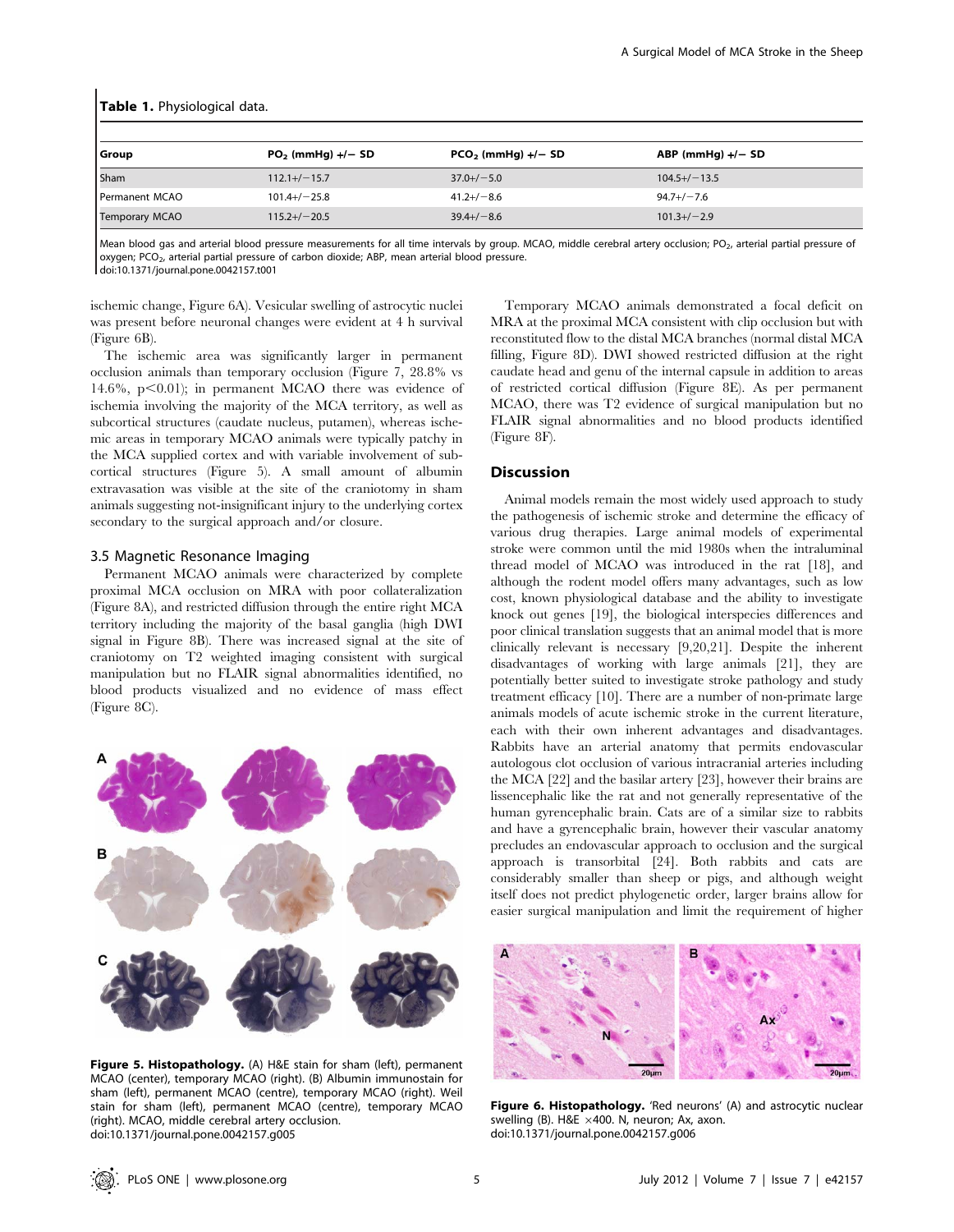

Figure 7. Infarct area at 4 hours. Infarct areas expressed as percentage of ischemic brain tissue identified on H&E staining on coronal section level with the optic chiasm; areas have been corrected for edema. \*\*,  $p<0.01$ . doi:10.1371/journal.pone.0042157.g007

resolution imaging. Boltze et al. have demonstrated permanent extrinsic MCAO in a sheep model, however their site of surgical occlusion targets distal cortical branches and spares the proximal trunk and deep perforators [12]; it also does not allow for reperfusion. Watanabe et al. similarly produced permanent MCAO in a pig model in which the vessel was occluded proximally, however this required a transorbital approach and subsequent persistent craniotomy defect [25]. Non-human primates (NHP) remain the closest to humans phylogenetically, however endovascular autologous thromboembolic NHP models produce unreliable anterior circulation stroke patterns and their use worldwide is increasingly limited by restricted ethics approval [10,26].

One reason why NHP are so attractive for translational stroke research is their remarkable anatomical similarity to the human brain, such that acute proximal MCAO results in basal ganglia and white matter infarction in addition to cortical stroke [26]. Considering the importance of anatomical similarity, the sheep brain appears highly promising as a substitute for human stroke research. Key features are its gyrencephalic pattern, dense white

matter tracts, strong fibrous dura mater and tentorium cerebelli, and large size compared with the rodent, rabbit or cat brain. The neurovascular anatomy is very similar to the human [10] with the exception of an extradural rete mirabile [27], which precludes an endovascular or embolic approach to MCAO. In addition to a large area of cerebral cortex, the human MCA may give rise to perforating lenticulostriate arteries which take origin from the first two MCA segments, the majority arising from the prebifurcation M1 segment with a smaller number from the postbifurcation M1 and less commonly M2 segments, but may also arise from the ACA or ICA [28]. Human lenticulostriates supply the head and body of the caudate nucleus, the superior part of the internal capsule and the lateral part of the globus pallidus after traveling through the anterior perforated substance. The surface of the well developed rhinencephalon in the sheep corresponds to the anterior perforated substance [29]; perforating arteries in this region are derived from the ACA and MCA, either as single trunks from parent vessels or as trunks divided into cortical branches of the olfactory lobe. These perforators have many anastomoses creating conditions for a rich collateral supply [29], with the exception of arterioles distributed to the amygdaloid nucleus [30,31]. To include the deep perforating branches when performing an occlusive MCA stroke it is important to expose the artery proximally at its origin at the terminal ICA bifurcation.

Transient ischemia in addition to permanent vessel occlusion is a major advantage of this study and has the ability to significantly improve upon the existing ovine model [12]. Furthermore, we have demonstrated significantly different lesion areas between transient and permanent proximal MCAO. Temporary vessel occlusion with reperfusion strengthens the translational potential, and recent STAIR recommendations have suggested that preclinical testing of neuroprotective agents should be conducted in multiple species and with both temporary and permanent occlusion models [32]. MCAO by means of an aneurysm clip provides further advantages. The clip applicators are ergonomically easy to handle, are adept at placing clips within small surgical exposures under the guidance of illuminated magnification, and temporary clips allow for repositioning with little risk of significant endothelial damage [33] if initial placement is deemed inadequate. In addition, aneurysm clips can be placed essentially atraumati-



Figure 8. MRI at 4 hours after MCAO, coronal orientation. Permanent MCAO MRA (A), DWI (B) and T2 weighted imaging (C). Temporary MCAO with reperfusion MRA (D), DWI (E) and T2 weighted imaging (F). Arrowhead on MRA indicates site of arterial occlusion. Asterisk indicates restricted diffusion at caudate head after temporary MCAO. DWI, diffusion weighted imaging; MCAO, middle cerebral artery occlusion; MRA, magnetic resonance angiogram; MRI, magnetic resonance imaging. doi:10.1371/journal.pone.0042157.g008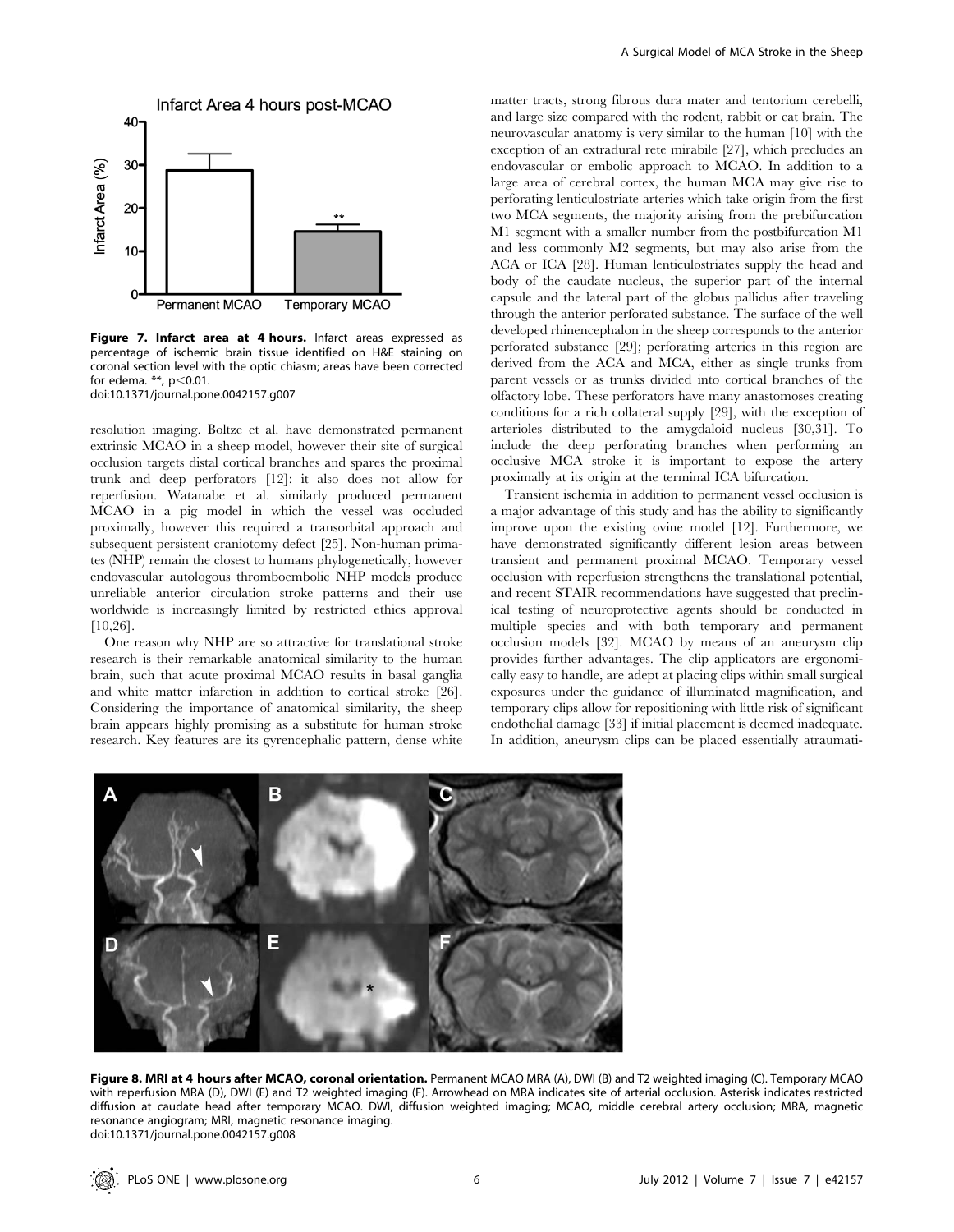cally after freeing the MCA from its overlying arachnoid. The clip may be left on the vessel for any length of time before reperfusion, or alternatively could be left on permanently. For permanent vessel occlusion we used bipolar electrocautery, which we found easier to consistently occlude the MCA at its most proximal part with less bony dissection and brain retraction and little or no arachnoid dissection. It does, however, create a discrete area of focal electrocautery trauma to the adjacent brain tissue. Parenchymal injury may be limited by using a low current setting and restricting cauterization to only a short segment of the proximal MCA under direct visualization. An aneurysm clip left on permanently would avoid electrical trauma but at the cost of increased surgical difficulty.

#### PbtO<sub>2</sub> and Cerebral Blood Flow

The use of a LICOX system to measure  $PbtO<sub>2</sub>$  has advantages and disadvantages, and although it is not a true surrogate for cerebral blood flow (CBF), it may correlate well with regional CBF, particularly after brain injury [34]. In the context of this model, in which we measured the partial pressure of oxygen within a focal area of brain tissue at the tip of the probe,  $Pb$ t $O_2$  may be seen as a reasonable substitute for measuring CBF. Cerebral arteries are classically thought of as end-arteries, therefore detection of brain tissue hypoxia within one vascular zone should be representative of all cerebral structures supplied by that artery. However considerable inter-individual differences in collateral supply means this is not always the case [35]. Furthermore, problems with consistent placement of the probe tip within the same vascular zone could influence the  $Pb$ t $O_2$  results, such that if the LICOX probe tip lay within a watershed zone partially supplied by posterior or anterior cerebral arteries, or even placed too deep to be representative of a cortical MCA zone. In such circumstances,  $PbtO<sub>2</sub>$  levels may have remained falsely elevated when in fact the ischemic core was grossly hypoxic. Indeed, this was observed in 2 temporary MCAO animals, in which there was no reduction of  $Pb$ t $O_2$  despite demonstrable ischemic change on H&E, and contributed to the wide standard deviations and lack of significance in this group.  $PbtO<sub>2</sub>$  levels in permanent MCAO animals were significantly reduced, reaching a minimum level of 5.6 mmHg by 240 mins after MCAO. Normal values for  $PbtO<sub>2</sub>$  in the human are 33.0–47.9 mmHg [36], and in the sheep 44.0– 52.0 mmHg [37], which compares favorably with our mean baseline measurement of 40.6 mmHg. In animal models and clinical data of traumatic brain injury there is evidence that neurological outcomes are poorer the longer  $Pb$ tO<sub>2</sub> is  $\leq$ 15 mmHg, and in permanent MCAO animals this occurred within 120 mins and persisted for the remainder of the experimental period, however did not fall below 30 mmHg in the temporary MCAO group. There was a noticeable drop in  $Pb$ tO<sub>2</sub> levels in sham animals at 240 mins, which can be explained by missing data at this time point in 4 of the 6 animals in this group; this also contributed to the lack of statistical significance between sham and permanent MCAO at 240 mins. Despite its disadvantages, the LICOX system is easy to use and minimally invasive, provides rapid, continuous and accurate measurements [36], is freely commercially available and is widely reported in the literature with regard to both human and animal outcomes, particularly in relation to traumatic brain injury [37,38].

# Surgical approach and ICP

Previous large animal models have frequently utilized a transorbital approach to the MCA in order to minimize brain retraction [39]. We ultimately elected to approach the MCA transcranially for several reasons. Firstly to avoid enucleation; in

anticipation of evolving this method into a survival MCAO stroke model, we felt that clinical observation of both eyes and visual fields would be important. Secondly, a well-placed transcranial approach gives direct access to the proximal MCA, from its origin to beyond its cortical bifurcation, providing the option of performing vessel occlusion at the main trunk or at one or more distal branches. Finally our approach allows for watertight dural closure with replacement of the removed bone with a suitable substitute, which we found to be important for ICP dynamics. A watertight dural closure can be achieved with cyanoacrylate alone, which we observed to not produce any significant heat during polymerization, however the ethyl monomer is recognized to produce focal cerebral injury [40] which may explain the small amount of albumin uptake on immunostaining of sham animals. This could potentially be eliminated by using the less traumatic isobutyl cyanoacrylate monomer, or a commercial albeit more expensive dural closure product such as DuraSeal (Confluent Surgical Inc., MA). Secondary brain injury such as raised ICP can contribute significantly to morbidity and mortality associated with large strokes [41], so maintaining the integrity of the closed cranial cavity after vessel occlusion is an important component of this model. ICP decreases on opening the dura and aspirating CSF, however rises again to pre-craniotomy levels towards the end of the 4-hour monitoring period after dural and bone reconstruction and as CSF reaccumulates. Our results demonstrated a relatively low early mean ICP after temporary clip occlusion, which may in part be explained by the craniotomy remaining open for 2 h longer in this group than the other two groups. This delayed closure is necessary to remove the aneurysm clip, however postpones reconstitution of ICP homeostasis after craniotomy and needs to be taken into consideration. The supratentorial space can generally be considered a uniform compartment with regards to ICP, however ICP gradient development after unilateral stroke remains controversial. In one model of NHP stroke, significant gradients were observed in animals with  $>20\%$  infarct volume [42]. Another report in malignant human stroke demonstrated equal bilateral ICP changes for the majority of the monitoring period, only developing a gradient after the development of transtentorial herniation and brainstem compression [43]. Clearly having the  $Pb$ t $O<sub>2</sub>$  sensor placed within the ischemic tissue was important, hence the LICOX monitor was placed ipsilaterally, and although the sheep brain is considerably larger than the rodent and permits insertion of multiple probes, having the current setup versus two ipsilateral probes was favorable to limit overcrowding in the surgical field. Considering the area of ischemic tissue at 4 h in the permanent MCAO group, we predict to observe a significant ICP rise in longer periods of monitoring as occurs in human malignant MCA stroke [44], and this has been identified as an area of future study to help confirm the translational importance of this model.

#### MRI

MRI adds significantly to the translational potential of our model. Firstly, we have demonstrated with MRA that permanent MCAO results in complete and sustained occlusion of the proximal MCA, and that 2 h of temporary MCAO with an aneurysm clip results in restoration of blood flow distal to the occlusion. This is consistent with the  $PbtO<sub>2</sub>$  data, which suggests that regional CBF is restored after temporary occlusion but completely interrupted after permanent MCAO. This also suggests that a temporary aneurysm clip does not injure the proximal MCA or its endothelium sufficient to prevent reperfusion. Secondly, the patterns of diffusion deficits in both MCAO groups at 4 h were similar to the size of infarct on H&E at the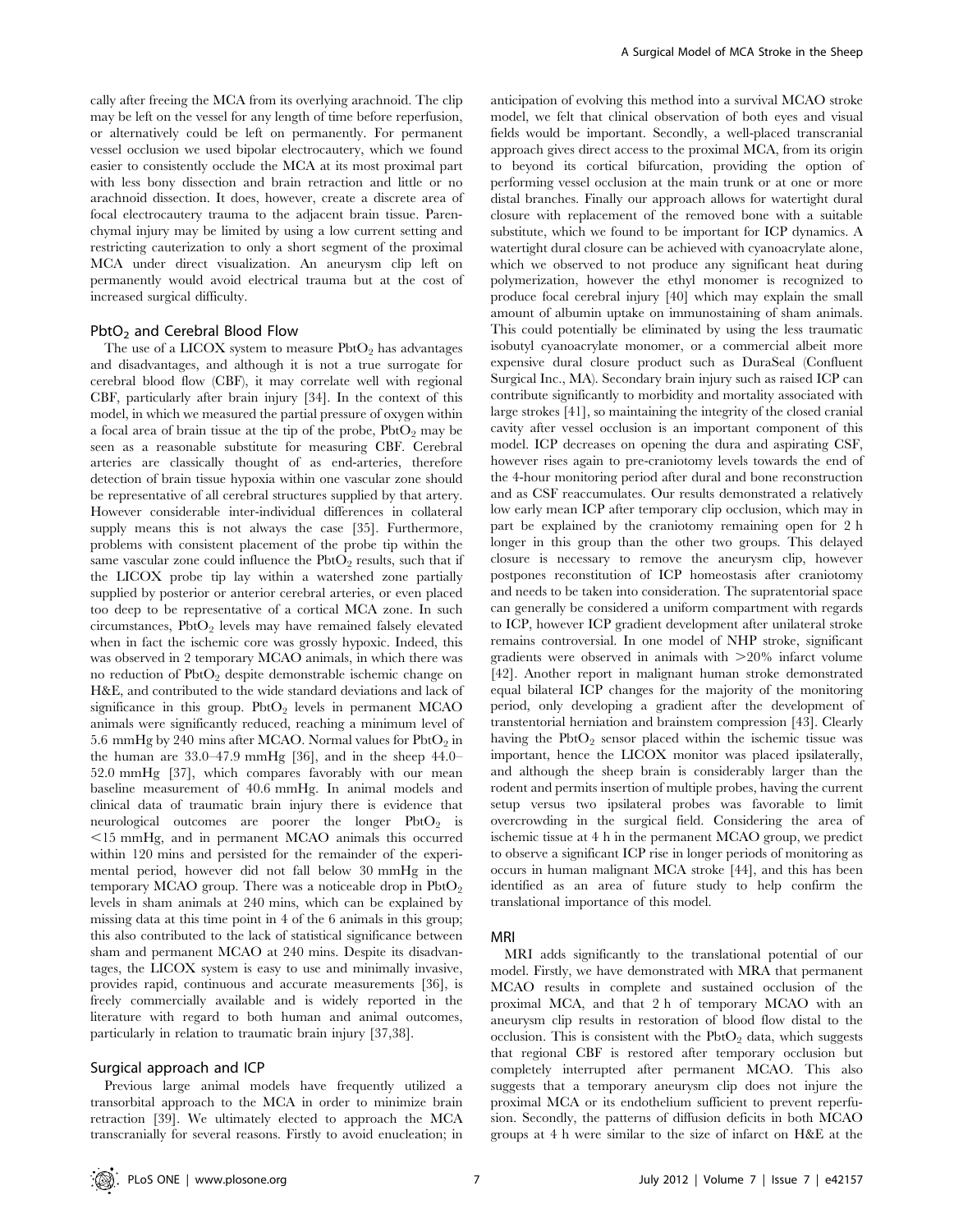same time point (Figures 5 and 8). Diffusion weighted imaging remains highly sensitive and specific in early clinical detection of acute ischemia [45], and our DWI results improve the translational strength of this model. Finally, lack of early T2 signal change or evidence of mass effect is also consistent with human stroke, in which cerebral edema and raised ICP can take several days to develop [41].

#### Study limitations and future directions

Animals were only monitored for 4 h after vessel occlusion or sham to demonstrate histological evidence of cerebral ischemia and prove the feasibility of the surgical approach and different methods of vessel occlusion. However, 4 h is insufficient to comment on final infarct volume or early mortality rates, nor is neurological outcome assessable in a non-survival study. The area of ischemia at 4 h after permanent MCAO may be predictive of final stroke volume, however larger infarcts could potentially develop with longer survival, especially with temporary MCAO and reperfusion in which cell death can be delayed by days, or with the development of secondary injury phenomena such as raised ICP after large strokes. Therefore, the model in its current setup provides no measureable outcomes for which to test novel therapeutic agents besides early histological changes, MRI diffusion or brain tissue oxygen partial pressures.

In regards to approaching the sheep MCA, the surgery itself is technically demanding when compared with intraluminal rodent models. We found that a thorough knowledge of the relevant anatomy is paramount in safely and efficiently performing the surgery. Another disadvantage of the approach is the amount of extracranial bone and muscle dissection required, which may be a source of not insignificant morbidity for the sheep and may not in its present form be necessarily suitable for a survival study. A more rostral craniotomy that avoids removal of the coronoid process limits the amount of soft tissue and bone dissection and has already been used in a survival study [12], however this approach only provides access to the distal cortical MCA branches, not the important pre-bifurcation proximal segment and associated deep perforating branches.

It would be difficult to achieve the 28% stroke area we observed after permanent MCAO when targeting only the distal vascula-

#### References

- 1. Adams HP, del Zoppo G, Alberts MJ, Bhatt DL, Brass L, et al. (2007) Guidelines for the early management of adults with ischemic stroke: a guideline from the American Heart Association/American Stroke Association Stroke Council, Clinical Cardiology Council, Cardiovascular Radiology and Intervention Council, and the Atherosclerotic Peripheral Vascular Disease and Quality of Care Outcomes in Research Interdisciplinary Working Groups: the American Academy of Neurology affirms the value of this guideline as an educational tool for neurologists. Stroke; a journal of cerebral circulation 38: 1655–1711.
- 2. Hacke W, Kaste M, Bluhmki E, Brozman M, Davalos A, et al. (2008) Thrombolysis with alteplase 3 to 4.5 hours after acute ischemic stroke. N Engl J Med 359: 1317–1329.
- 3. Fischer U, Taussky P, Gralla J, Arnold M, Brekenfeld C, et al. (2011) Decompressive craniectomy after intra-arterial thrombolysis: safety and outcome. J Neurol Neurosurg Psychiatry 82: 885–887.
- 4. Vahedi K, Vicaut E, Mateo J, Kurtz A, Orabi M, et al. (2007) Sequential-design, multicenter, randomized, controlled trial of early decompressive craniectomy in malignant middle cerebral artery infarction (DECIMAL Trial). Stroke 38: 2506– 2517.
- 5. Vahedi K, Hofmeijer J, Juettler E, Vicaut E, George B, et al. (2007) Early decompressive surgery in malignant infarction of the middle cerebral artery: a pooled analysis of three randomised controlled trials. Lancet Neurol 6: 215–222.
- 6. O'Collins VE, Macleod MR, Donnan GA, Horky LL, van der Worp BH, et al. (2006) 1,026 experimental treatments in acute stroke. Annals of neurology 59: 467–477.
- 7. Segura T, Calleja S, Jordan J (2008) Recommendations and treatment strategies for the management of acute ischemic stroke. Expert opinion on pharmacotherapy 9: 1071–1085.

ture; performing a proximal occlusion and producing complete MCA territory stroke is an important model to simulate the human condition. Malignant MCA stroke is typically associated with larger infarct volumes [46,47], so for an animal model to replicate malignant MCA stroke and its associated comorbidities, including cerebral edema, raised ICP and high early mortality, occluding the MCA proximally and probably permanently is critically important. Alternatively, smaller cortical-based infarcts sparing the subcortical structures could be performed by transient proximal MCAO followed by reperfusion or by the distal MCAO method as described by Boltze et al. [12], with each approach having its advantages and disadvantages.

#### Conclusions

We have produced a large animal model of proximal MCA vessel occlusion in the sheep whereby temporary or permanent vessel occlusion is possible. This model may represent a supplement to the currently used small animal models to improve the translation from experimental studies to clinical therapies.

#### Supporting Information

Video S1 Surgical approach to the proximal Middle Cerebral Artery, demonstrating placement of a straight mini aneurysm clip to produce temporary arterial occlusion.

(WMV)

### Acknowledgments

We would like to thank Mr Joshua Burton for contributing the superb sheep anatomy illustrations and Ms Diana Pilkington for the MRI acquisition.

#### Author Contributions

Conceived and designed the experiments: AJW RV BPB SCH RJT. Performed the experiments: AJW SCH RJT. Analyzed the data: AJW RV PCB SCH RJT SJK. Contributed reagents/materials/analysis tools: AJW RV SCH RJT SJK. Wrote the paper: AJW RV PCB BPB SCH RJT SJK.

- 8. Zivin JA, Fisher M, DeGirolami U, Hemenway CC, Stashak JA (1985) Tissue plasminogen activator reduces neurological damage after cerebral embolism. Science 230: 1289–1292.
- 9. Hossmann KA (2009) Pathophysiological basis of translational stroke research. Folia Neuropathol 47: 213–227.
- 10. Traystman RJ (2003) Animal models of focal and global cerebral ischemia. ILAR J 44: 85–95.
- 11. Pendlebury ST (2007) Worldwide under-funding of stroke research. Int J Stroke 2: 80–84.
- 12. Boltze J, Forschler A, Nitzsche B, Waldmin D, Hoffmann A, et al. (2008) Permanent middle cerebral artery occlusion in sheep: a novel large animal model of focal cerebral ischemia. J Cereb Blood Flow Metab 28: 1951–1964.
- 13. Gillilan LA (1974) Blood supply to brains of ungulates with and without a rete mirabile caroticum. J Compar Neurol 153: 275–290.
- 14. Qian Z, Climent S, Maynar M, Uson-Garallo J, Lima-Rodrigues MA, et al. (1999) A Simplified Arteriovenous Malformation Model in Sheep: Feasibility Study. AJNR American journal of neuroradiology 20: 765–770.
- 15. Santoreneos S, Stoodley MA, Jones NR, Brown CJ (1998) A technique for in vivo vascular perfusion fixation of the sheep central nervous system. J Neurosci Methods 79: 195–199.
- 16. Csordas A, Mazlo M, Gallyas F (2003) Recovery versus death of ''dark'' (compacted) neurons in non-impaired parenchymal environment: light and electron microscopic observations. Acta Neuropathol 106: 37–49.
- 17. Swanson RA, Morton MT, Tsao-Wu G, Savalos RA, Davidson C, et al. (1990) A semiautomated method for measuring brain infarct volume. Journal of cerebral blood flow and metabolism: official journal of the International Society of Cerebral Blood Flow and Metabolism 10: 290–293.